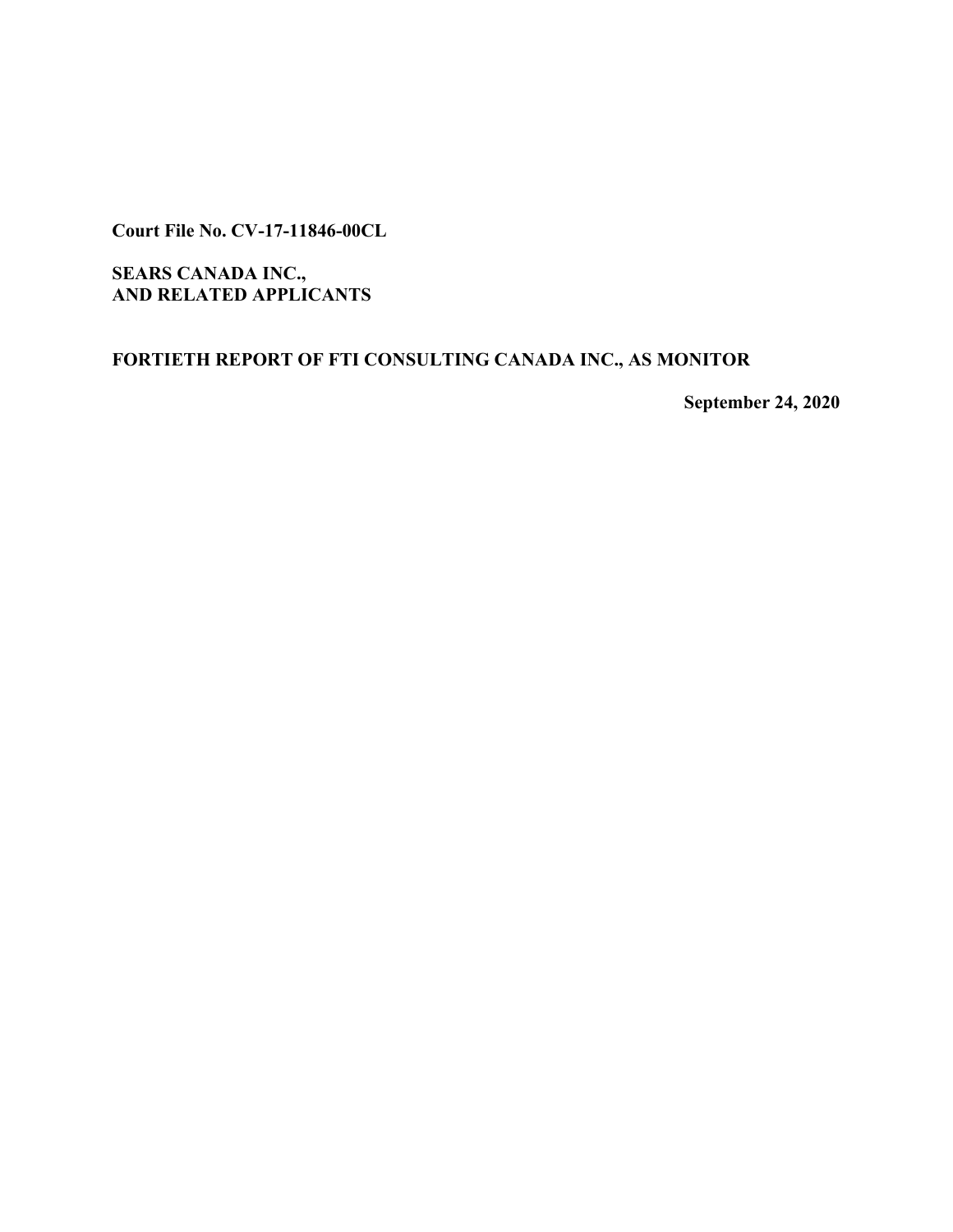# **Contents**

| <b>Section</b><br>Page |                                                                   |  |
|------------------------|-------------------------------------------------------------------|--|
|                        |                                                                   |  |
|                        |                                                                   |  |
|                        |                                                                   |  |
|                        | D. UPDATE ON THE CCAA PROCEEDINGS AND THE ACTIVITIES OF THE SEARS |  |
| E.                     |                                                                   |  |
| $F_{\cdot}$            | RECEIPTS AND DISBURSEMENTS FOR THE TWENTY-SIX WEEK PERIOD         |  |
| G                      | REVISED CASH FLOW FORECAST FOR THE PERIOD ENDING JANUARY 31,      |  |
|                        |                                                                   |  |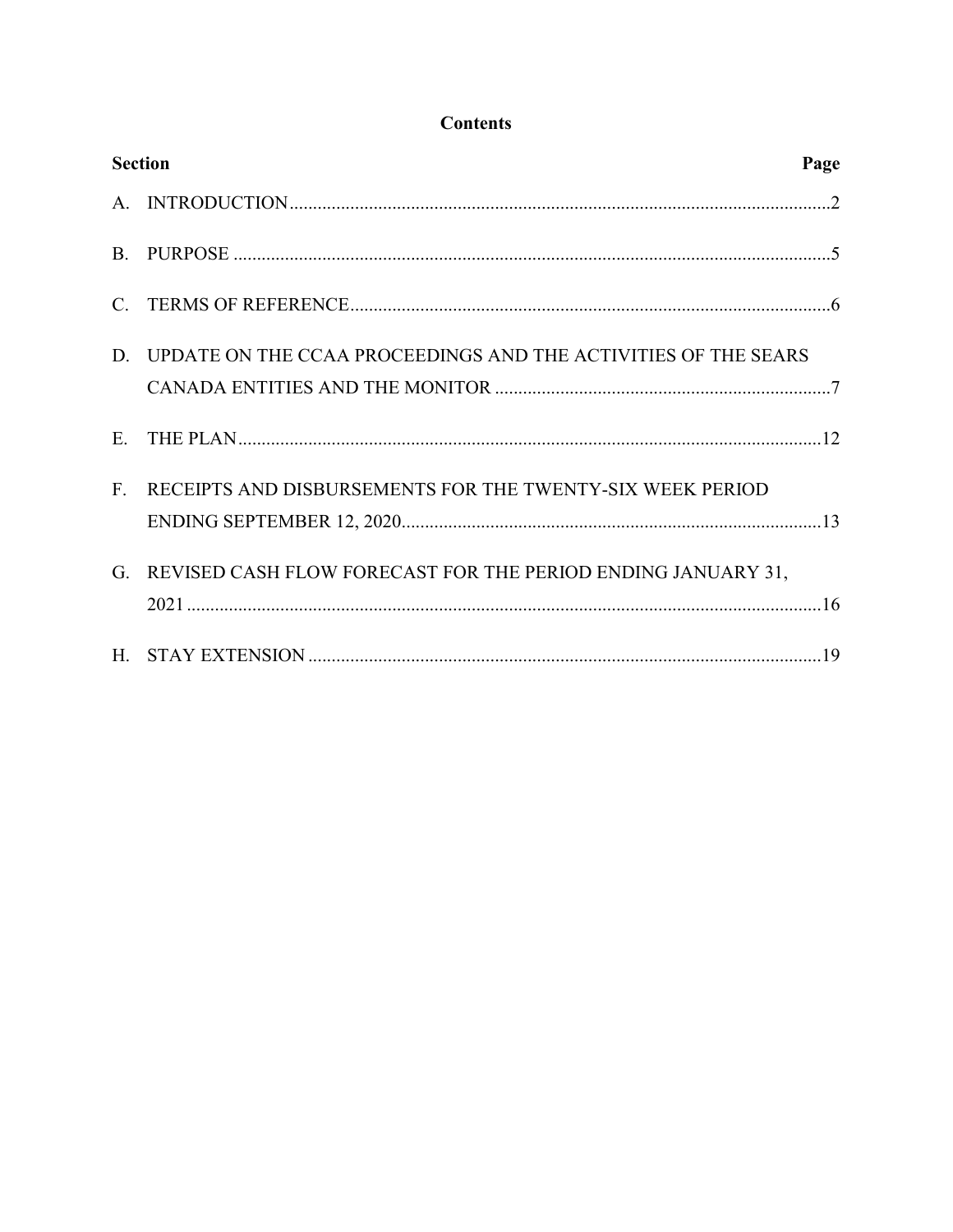Court File No. CV-17-11846-00CL

## *ONTARIO* **SUPERIOR COURT OF JUSTICE (COMMERCIAL LIST)**

## IN THE MATTER OF THE *COMPANIES' CREDITORS ARRANGEMENT ACT*, R.S.C. 1985, c. C-36, AS AMENDED

AND IN THE MATTER OF A PLAN OF COMPROMISE OR ARRANGEMENT OF SEARS CANADA INC., 9370-2751 QUÉBEC INC., 191020 CANADA INC., THE CUT INC., SEARS CONTACT SERVICES INC., INITIUM LOGISTICS SERVICES INC., 9845488 CANADA INC., INITIUM TRADING AND SOURCING CORP., SEARS FLOOR COVERING CENTRES INC., 173470 CANADA INC., 2497089 ONTARIO INC., 6988741 CANADA INC., 10011711 CANADA INC., 1592580 ONTARIO LIMITED, 955041 ALBERTA LTD., 4201531 CANADA INC., 168886 CANADA INC. AND 3339611 CANADA INC.

APPLICANTS

# **FORTIETH REPORT TO THE COURT SUBMITTED BY FTI CONSULTING CANADA INC., IN ITS CAPACITY AS MONITOR**

#### **A. INTRODUCTION**

<span id="page-2-0"></span>1. On June 22, 2017, Sears Canada Inc. ("**Sears Canada**") and a number of its operating subsidiaries (collectively, with Sears Canada, the "**Applicants**") sought and obtained an initial order (as amended and restated on July 13, 2017, the "**Initial Order**"), under the *Companies' Creditors Arrangement Act*, R.S.C. 1985, c. C-36, as amended (the "**CCAA**"). The relief granted pursuant to the Initial Order was also extended to Sears Connect, a partnership forming part of the operations of the Applicants (and together with the Applicants, the "**Sears Canada Entities**"). The proceedings commenced under the CCAA by the Applicants are referred to herein as the "**CCAA Proceedings**".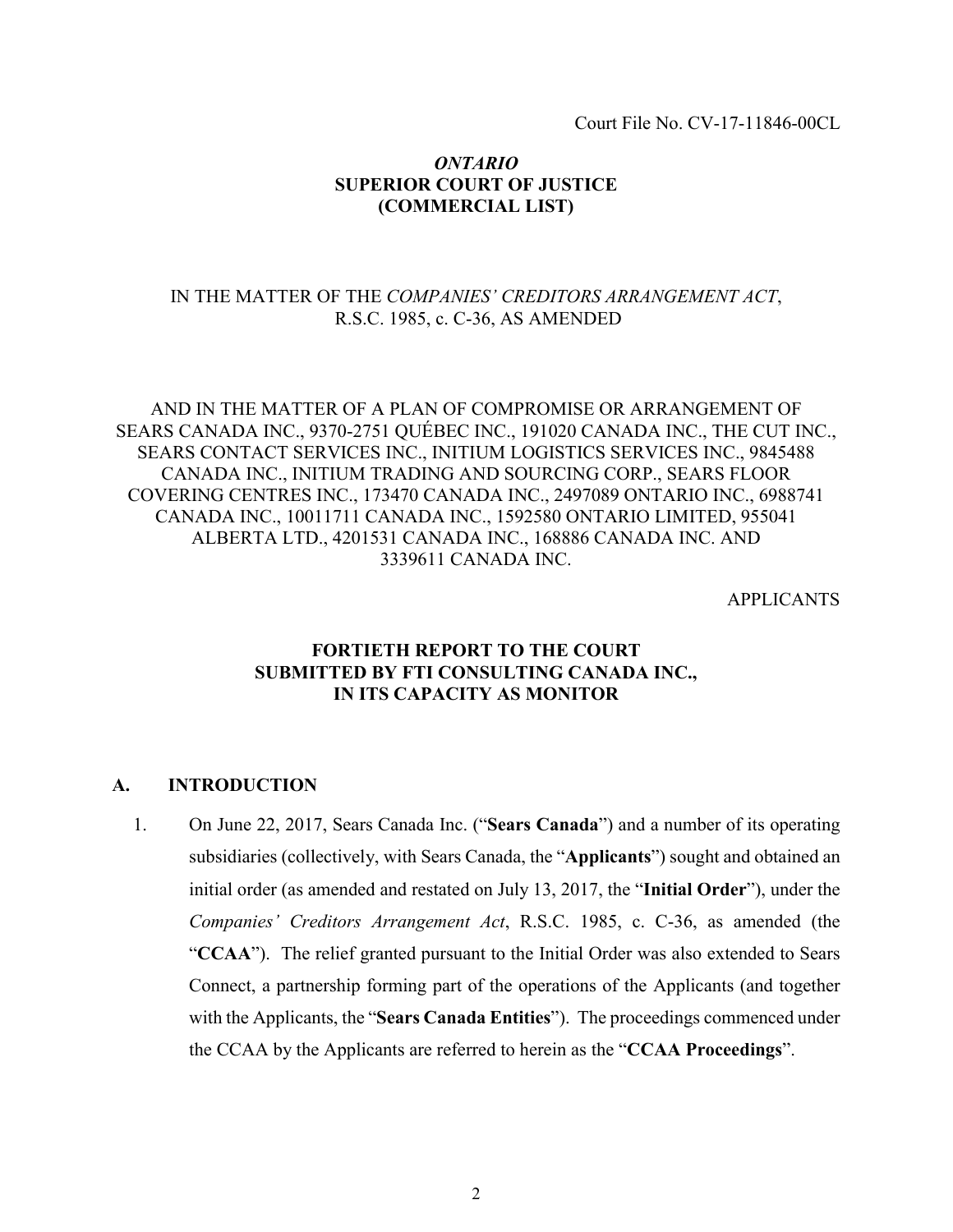- 2. The Initial Order, among other things:
	- (a) appointed FTI Consulting Canada Inc. as monitor of the Sears Canada Entities (the "**Monitor**") in the CCAA Proceedings;
	- (b) granted an initial stay of proceedings against the Sears Canada Entities until July 22, 2017 (the "**Stay Period**"); and
	- (c) scheduled a comeback motion for July 13, 2017 (the "**Comeback Motion**").
- 3. Following the Comeback Motion, the Court extended the Stay Period. In addition, the following orders were issued:
	- (a) an order setting out the terms of the appointment of Ursel Phillips Fellows Hopkinson LLP as representative counsel for the non-unionized active and former employees of the Sears Canada Entities ("**Employee Representative Counsel**");
	- (b) an order setting out the terms of the appointment of Koskie Minsky LLP as representative counsel to the non-unionized retirees and non-unionized active and former employees of the Sears Canada Entities with respect to pension and postemployment benefit matters ("**Pension Representative Counsel**");
	- (c) an order authorizing the eventual suspension of special payments under the Sears Canada Pension Plan (the "**Pension Plan**"), certain payments in connection with supplemental pension plans, and certain payments under post-retirement benefit plans pursuant to a term sheet agreed to by the Ontario Superintendent of Financial Services, as Administrator of the Pension Benefits Guarantee Fund (the "**Superintendent**"), Employee Representative Counsel, Pension Representative Counsel, each of their respective representatives, and the Sears Canada Entities; and
	- (d) an order approving a sale and investor solicitation process to solicit interest in potential transactions, including investment and liquidation proposals, involving the business, property, assets and/or leases of the Applicants.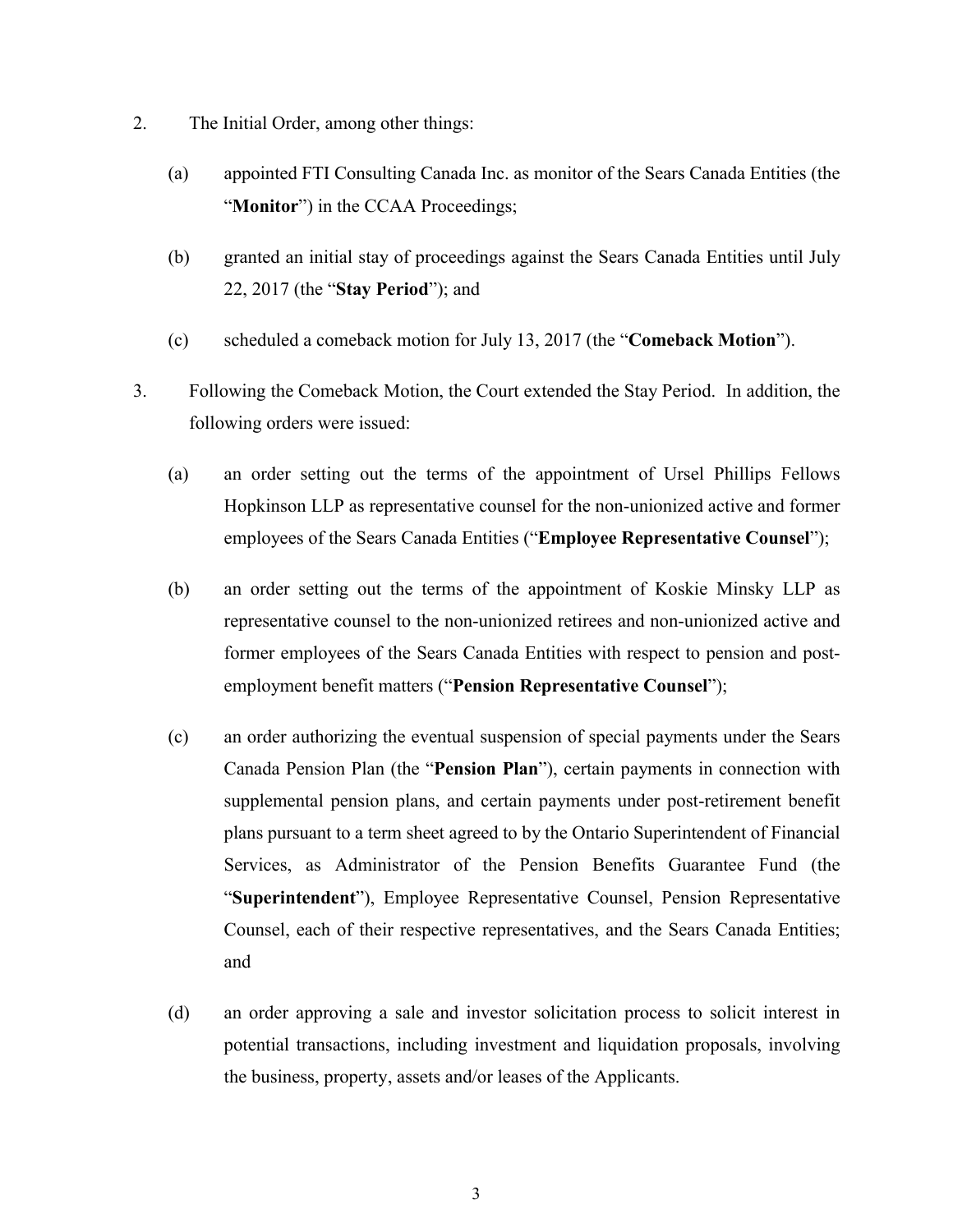- 4. On July 18, 2017, the Court issued an order approving an agreement and a process for the liquidation of inventory and FF&E at certain initial closing Sears Canada locations.
- 5. On October 13, 2017, the Court issued, among other orders, an order approving an agreement and a process for the liquidation of the inventory and  $FF&E$  at all remaining Sears Canada retail locations.
- 6. The liquidation of all inventory and FF&E is now completed and all Sears Canada retail locations are closed.
- 7. On December 8, 2017, the Court issued an Order (the "**Claims Procedure Order**") approving a claims process for the identification, determination, and adjudication of claims of creditors against the Sears Canada Entities and their Officers and Directors.
- 8. On February 22, 2018, the Court issued an Employee and Retiree Claims Procedure Order (the "**E&R Claims Procedure Order**" and, together with the Claims Procedure Order, the "**Claims Procedure Orders**") approving a process for the identification, determination, and adjudication of claims of employees and retirees of the Sears Canada Entities.
- 9. On March 2, 2018, the Court issued an Order appointing Lax O'Sullivan Lisus Gottlieb LLP as Litigation Investigator (as amended on April 26, 2018, the "**Litigation Investigator Order**"), with a mandate to identify and report on certain rights and claims that the Sears Canada Entities or any creditors of the Sears Canada Entities may have against any parties.
- 10. On March 29, 2018, the Superintendent issued an order winding-up the Pension Plan effective October 1, 2017.
- 11. On May 9, 2018, the Court issued an Order approving a process for a mediation among stakeholders with the goal of achieving a resolution of significant claim and distribution matters (the "**Mediation**") as a preliminary step toward a global resolution of material estate matters. The Mediation commenced on June 13, 2018 with Regional Senior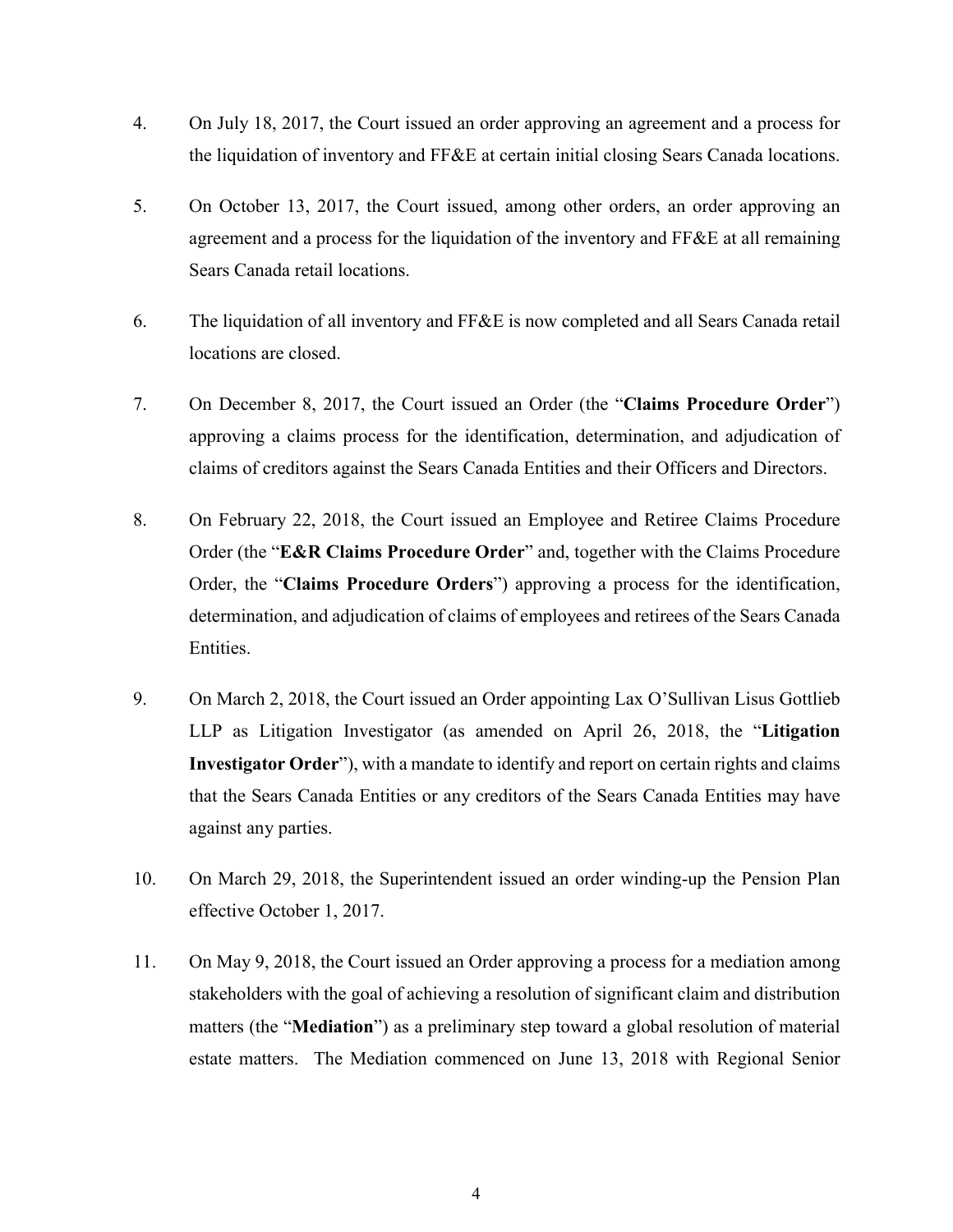Justice Morawetz as mediator and resulted in settlements with major creditors as further described in Prior Reports (as defined below).

- 12. On December 3, 2018, the Monitor and the Honourable J. Douglas Cunningham, Q.C., as Court-appointed litigation trustee (the "**Litigation Trustee**"), were authorized by the Court to pursue litigation against certain third parties on behalf of Sears Canada and its creditors, in connection with the payment of certain dividends (the "**2013 Dividend**") by Sears Canada to its shareholders in 2013 (the "**Estate 2013 Dividend Litigation**"). The Court also lifted the stay of proceedings in the Initial Order to allow the Estate 2013 Dividend Litigation, as well as a claim by Morneau Shepell Ltd., as administrator of the Pension Plan (the "**Pension Plan Administrator**") and class action claims (collectively, the "**Dealer Class Action**") by certain "Sears Hometown" store dealers, each also arising from the 2013 Dividend, to be commenced or continued.
- 13. On February 15, 2019, the Court issued an Order (the "**Meetings Order**") authorizing the Monitor to file a joint plan of compromise and arrangement in respect of the Sears Canada Entities (the "**Plan**") and to convene meetings of Affected Unsecured Creditors (the "**Meetings**") for the purpose of considering and voting on the Plan.
- 14. The Stay Period was most recently extended to September 30, 2020 by Order of the Court granted on March 31, 2020.
- 15. In connection with the CCAA Proceedings, the Monitor has provided thirty-nine reports and twenty-four supplemental reports (collectively, the "**Prior Reports**"), and prior to its appointment as Monitor, FTI also provided to this Court a pre-filing report of the proposed Monitor dated June 22, 2017 (the "**Pre-Filing Report**"). The Pre-Filing Report, the Prior Reports, and other Court-filed documents and notices in these CCAA Proceedings are, or will be made, available on the Monitor's website at [cfcanada.fticonsulting.com/searscanada](http://cfcanada.fticonsulting.com/searscanada/).

#### **B. PURPOSE**

<span id="page-5-0"></span>16. The purpose of this fortieth report of the Monitor (the "**Fortieth Report**") is to provide the Court with information regarding: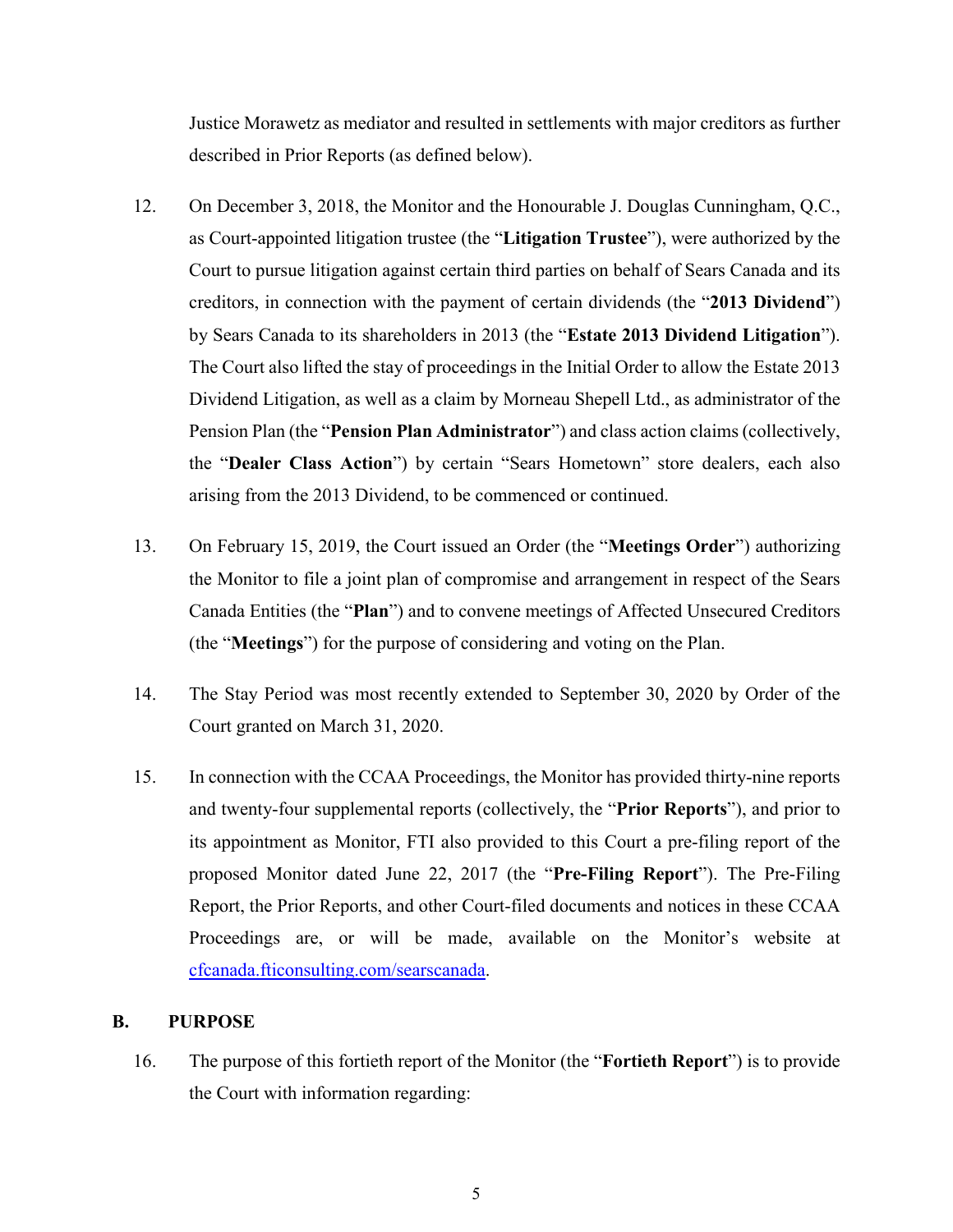- (a) the current status of various matters in the CCAA Proceedings, including the activities of the Monitor and the Sears Canada Entities since the date of the Monitor's Thirty-Sixth Report to the Court dated March 24, 2020 (the "**Thirty-Sixth Report**");
- (b) an update on the status of the Plan and the Meetings;
- (c) the Monitor's request for an order (the "**Stay Extension Order**") extending the Stay Period (as defined in the Initial Order) to January 31, 2021; and
- <span id="page-6-0"></span>(d) the Monitor's comments and recommendations in connection with the foregoing.

# **C. TERMS OF REFERENCE**

- 17. In preparing this Fortieth Report, the Monitor has relied upon audited and unaudited financial information of the Sears Canada Entities, the Sears Canada Entities' books and records, and discussions and correspondence with, among others, advisors to the Sears Canada Entities' stakeholders (collectively, the "**Information**").
- 18. Except as otherwise described in this Fortieth Report:
	- (a) the Monitor has not audited, reviewed, or otherwise attempted to verify the accuracy or completeness of the Information in a manner that would comply with Generally Accepted Assurance Standards pursuant to the *Chartered Professional Accountants of Canada Handbook*; and
	- (b) the Monitor has not examined or reviewed the financial forecasts or projections referred to in this Fortieth Report in a manner that would comply with the procedures described in the *Chartered Professional Accountants of Canada Handbook*.
- 19. Future-oriented financial information reported in or relied on in preparing this Fortieth Report is based on assumptions regarding future events. Actual results will vary from these forecasts and such variations may be material.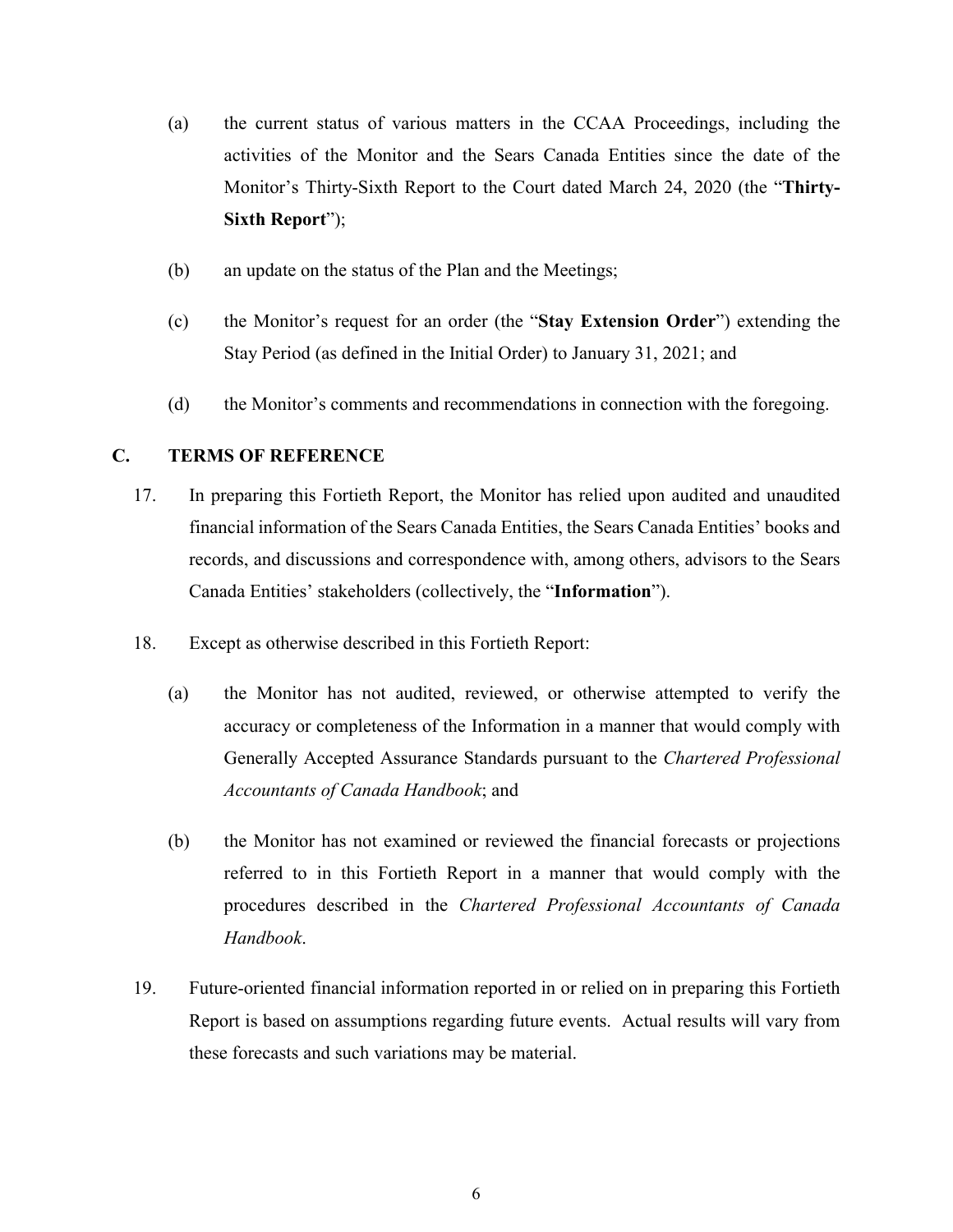- 20. The Monitor has prepared this Fortieth Report in connection with its request for the Stay Extension Order. The Fortieth Report should not be relied on for any other purpose.
- 21. Unless otherwise stated, all monetary amounts contained herein are expressed in Canadian Dollars.
- 22. Capitalized terms not otherwise defined herein have the meanings ascribed to them in the following documents filed as part of the CCAA Proceedings: (i) the affidavits of Mr. Billy Wong, the former Chief Financial Officer of Sears Canada; (ii) the affidavit of Ms. Becky Penrice, the former Executive Vice-President and Chief Operating Officer of Sears Canada; (iii) the affidavits of Mr. Philip Mohtadi, the former General Counsel and Corporate Secretary of Sears Canada; (iv) the Plan; and (v) the Prior Reports.

# **D. UPDATE ON THE CCAA PROCEEDINGS AND THE ACTIVITIES OF THE SEARS CANADA ENTITIES AND THE MONITOR**

<span id="page-7-0"></span>23. Set out below is a summary of material developments since the date of the Thirty-Sixth Report.

## *Claims Process*

- 24. As noted in Prior Reports, in connection with the Claims Procedure Orders, the Monitor has received nearly 3,000 Proofs of Claim and D&O Proofs of Claim.
- 25. To the extent that disputes in respect of Claims and D&O Claims were not able to be resolved consensually and expeditiously, the Monitor has referred those claims to The Honourable James Farley (the "**Claims Officer**"), one of the two claims officers appointed pursuant to the Claims Procedure Orders, for adjudication.
- 26. In total, eight disputed claims have been referred to the Claims Officer so far, all of which have now been finally determined by the Claims Officer, or consensually resolved.
- 27. There are approximately 14 claims against the Sears Canada Entities that have not yet been resolved. Unresolved claims against the Sears Canada Entities are comprised mostly of (i) insurance claims, the resolution of which is being led by the Sears Canada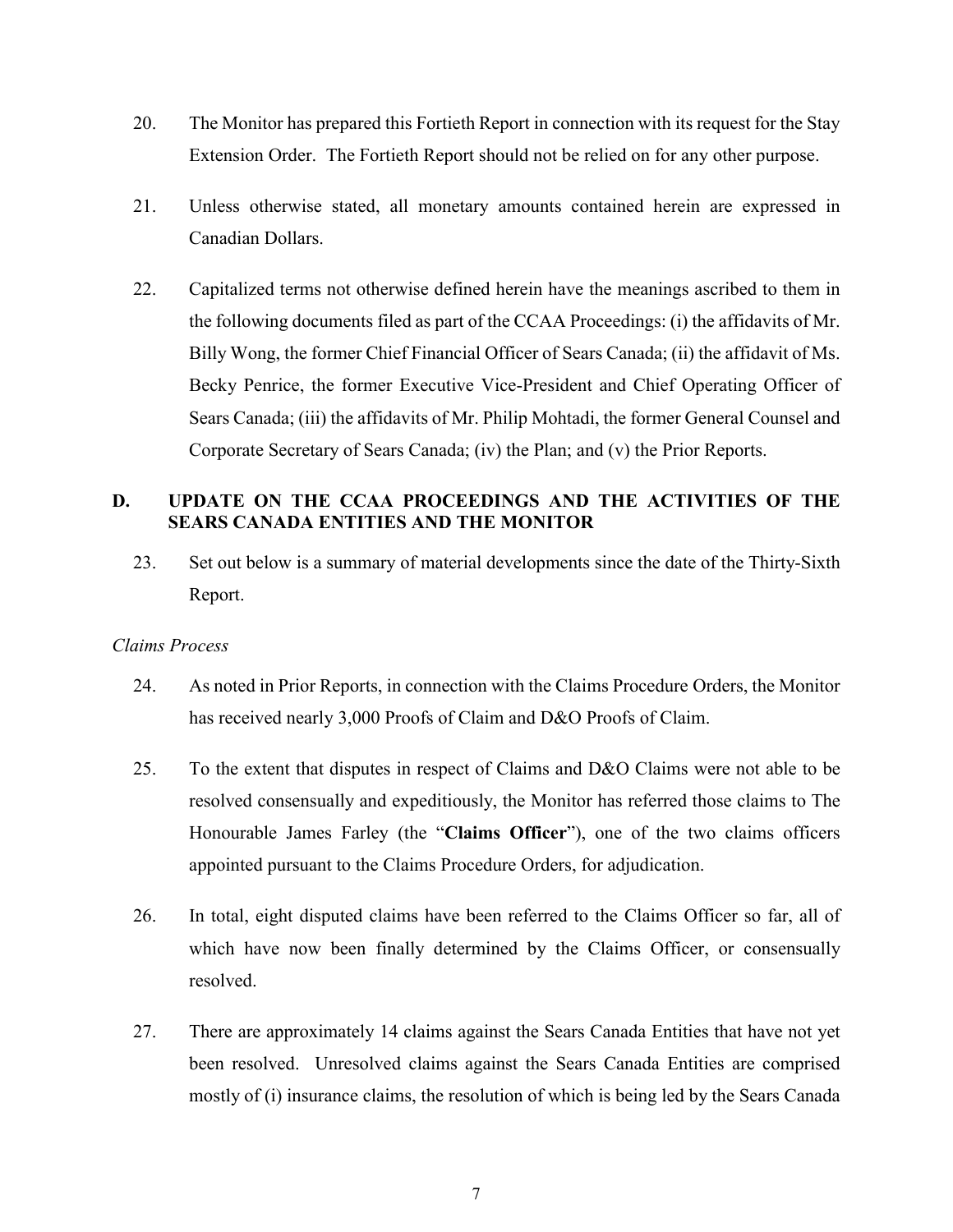Entities' insurance adjuster, (ii) claims filed in respect of Sears Canada's former fullline store located at the North Hill Centre shopping mall in Calgary (the "**Calgary North Hill Claims**"); (iii) certain landlord claims; and (iv) certain employee-related claims.

- 28. While Sears Canada settled certain Calgary North Hill Claims with Suncor Energy Inc. and Her Majesty the Queen in Right of Alberta, as described in greater detail in the Thirty-Seventh Report of the Monitor, dated July 29, 2020, certain parties including Concord North Hill G.P. Inc. continue to assert Claims emanating from the historical environmental contamination at the Calgary North Hill Shopping Centre location. However, those remaining claims are based upon either contract or tort and do not assert any priority recovery rights. These claims are currently proceeding through the claims adjudication process.
- 29. As set out in the Thirty-Eighth Report of the Monitor, dated August 18, 2020, all D&O Proofs of Claim were, at that time, either disallowed without dispute or resolved with the exception of (i) placeholder claims, (ii) claims related to the subject matter of the Estate 2013 Dividend Litigation, (iii) a single claim by an individual creditor that was in the process of being resolved, and (iv) a claim by an equity holder of Sears Canada for oppression and breaches of duty by the directors and officers of Sears Canada in connection with the commencement of the CCAA Proceedings by Sears Canada. Subject to the settlement with the Former Director Defendants (as defined below) becoming effective, the Monitor is not aware of any unresolved D&O Proof of Claim that now advances a specified claim in a specified amount other than the claims described in (iii) and (iv) (but solely to the extent that those two claims relate to matters, if any, not covered by the settlement with the Former Director Defendants).

## *Pension Support Agreement*

30. As described in the Monitor's Thirty-First Report, the Monitor, the Pension Plan Administrator, the Superintendent and Pension Representative Counsel, entered into a Pension Support Agreement (the "**PSA**") on October 18, 2018. The PSA initially contemplated an April 30, 2019 outside date for the implementation of the Plan, which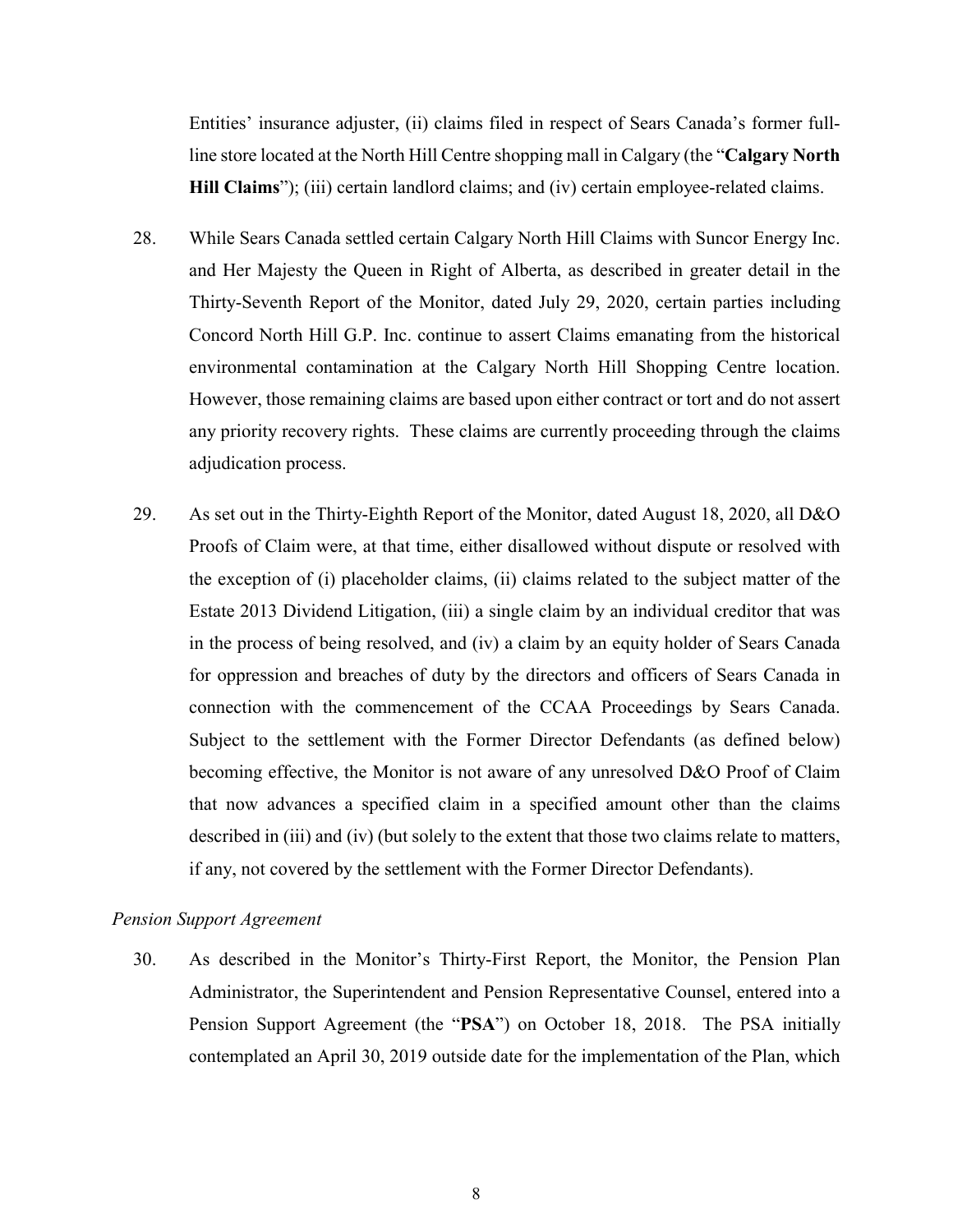date has subsequently been extended to October 1, 2020. The parties to the PSA are currently discussing a further extension.

#### *Employee Matters*

- 31. As of the date of this Fortieth Report, the Applicants have four remaining employees working part time.
- 32. To date, the Monitor has received 104 applications for assistance from the Employee Hardship Fund, of which 76 have been approved. So far, approximately \$176,000 has been paid out of the Employee Hardship Fund. The time period for applications to the Employee Hardship Fund currently expires on September 30, 2020. An extension of the time period for these applications to January 31, 2021 will be sought. The Plan contemplates that any funds remaining in the Employee Hardship Fund at the time of implementation of the Plan will be distributed to creditors in accordance with the Plan.
- 33. On October 16, 2018, the Court issued an order (as amended and restated, the "**Receivership Order**") pursuant to section 243(1) of the *Bankruptcy and Insolvency Act* appointing FTI Consulting Canada Inc. as receiver (the "**Receiver**") without security of specific bank accounts in the names of the Sears Canada Entities who currently employ, or previously employed, employees. In accordance with the Receivership Order, FTI issued its Receivership Certificate commencing the receivership on January 7, 2019
- 34. The primary purpose of the Receivership Order is to allow for payments from the Federal Government to eligible former employees of the Sears Canada Entities pursuant to the *Wage Earner Protection Program Act* (the "**WEPPA**").
- 35. To date, Service Canada has made payments in the amount of \$47.2 million to former employees of the Sears Canada Entities in connection with the WEPPA.

#### *Litigation Matters*

36. On December 3, 2018, the Monitor and the Litigation Trustee were authorized by the Court to pursue the Estate 2013 Dividend Litigation. The Court also lifted the stay of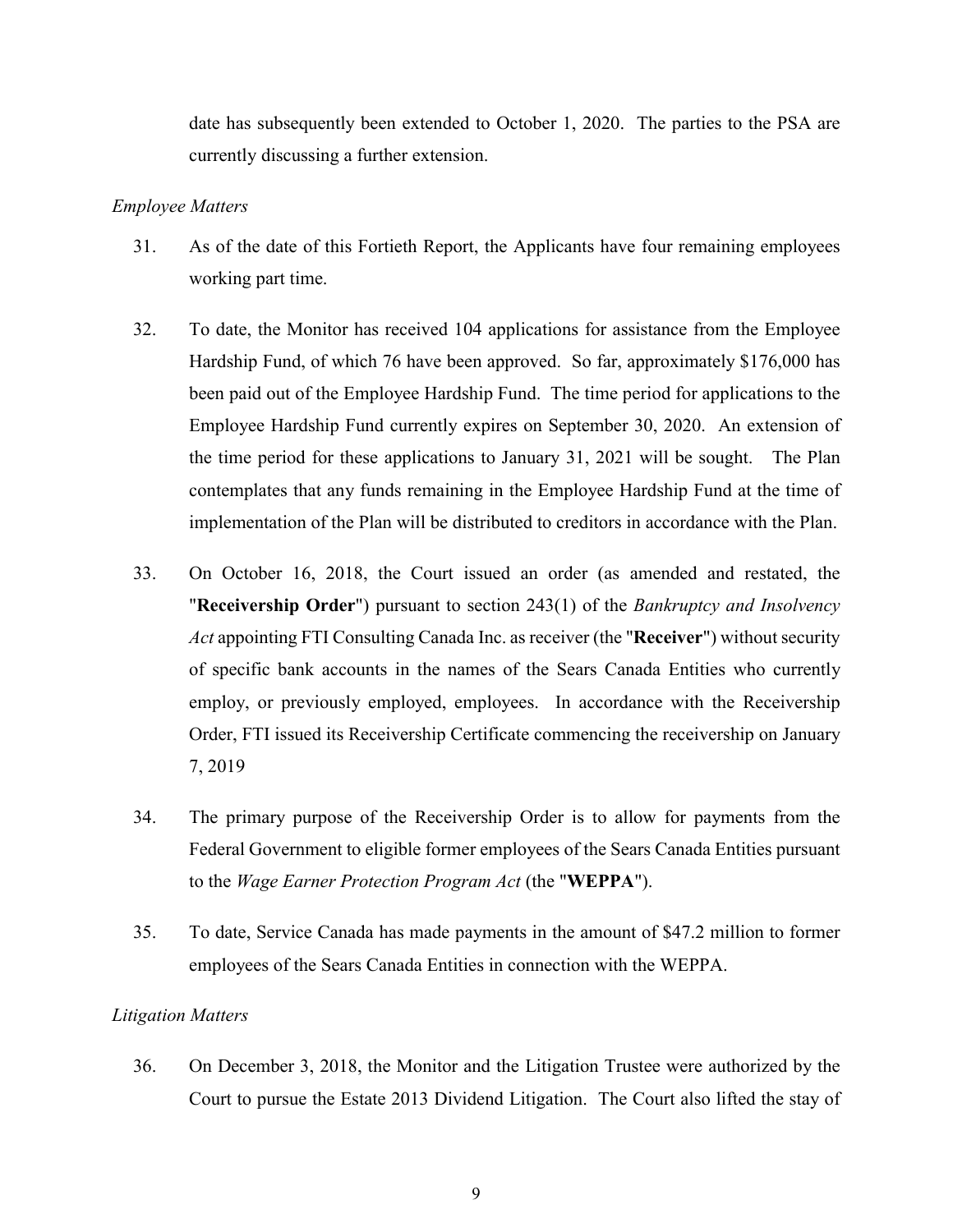proceedings in the Initial Order to allow the Estate 2013 Dividend Litigation, as well as a claim by the Pension Plan Administrator and the Dealer Class Action, each arising from the 2013 Dividend (collectively, the "**2013 Dividend Litigation**"), to be commenced or continued.

- 37. On December 19, 2018, the Monitor commenced an action seeking, among other things, a declaration that the transfer of funds to Sears Canada's shareholders by way of the 2013 Dividend was a "transfer at undervalue" for the purposes of section 96 of the *Bankruptcy and Insolvency Act*. This action, together with the other claims comprising the 2013 Dividend Litigation, proceeded in the Commercial List court under the case management of Justice McEwen.
- 38. The following parties were named as defendants in the 2013 Dividend Litigation: (i) Edward S. Lampert, ESL Investments, Inc. and certain affiliates of ESL Investments, Inc. (the "**ESL Parties**"); (ii) certain former directors of Sears Canada (the "**Former Director Defendants**"); and (ii) Sears Holdings Corporation ("**SHC**").
- 39. All claims in the 2013 Dividend Litigation are now the subject of settlement agreements that have been approved by the Court pursuant to orders granted on: (i) March 17, 2020, in the case of the settlement with SHC; (ii) August 25, 2020, in the case of the settlement with the Former Director Defendants; and (iii) September 18, 2020, in the case of the ESL Parties.<sup>1</sup>
- 40. The settlements of the 2013 Dividend Litigation will, upon implementation, result in aggregate settlement proceeds of \$72.5 million to the plaintiffs in the 2013 Dividend Litigation. The Monitor can advise that 54.6% of those gross settlement proceeds will be allocated to Sears Canada, with the remaining gross proceeds allocated to the Dealer Class Action plaintiffs and the Pension Plan. The only remaining conditions to effectiveness of the settlements with the Former Director Defendants and the ESL Parties are the expiry of all remaining appeal periods in connection with the Court

l

<sup>1</sup> The Thirty-Fifth Report of the Monitor, the Thirty-Eighth Report of the Monitor and the Thirty-Ninth Report of the Monitor describe these settlement agreements.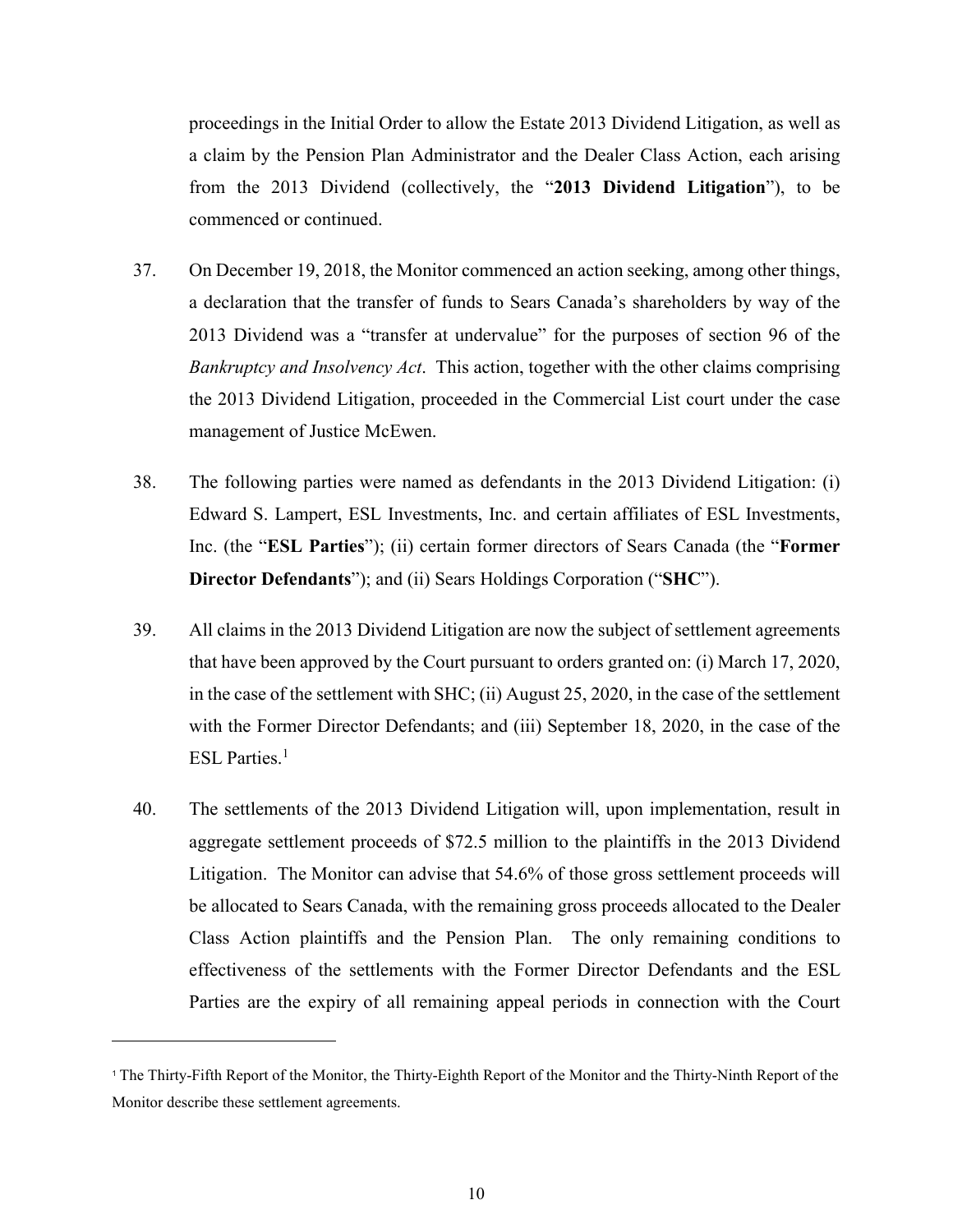approval of these settlements, the execution of agreed forms of release, and the payment of the settlement funds by the applicable defendants.

#### *Other Activities of the Monitor*

- 41. The Monitor, in addition to assisting in the matters detailed above, has also undertaken the following activities:
	- (a) monitored the Sears Canada Entities' receipts and disbursements;
	- (b) maintained the Service List for the CCAA Proceedings and posted regular updates of the Service List to the Monitor's Website;
	- (c) supervised and assisted in activities related to the recovery of certain cash collateral held by third parties;
	- (d) worked with Employee Representative Counsel, Pension Representative Counsel, and their advisors to respond to questions and provide information to their respective constituents;
	- (e) worked with the Sears Canada Entities to assist in appropriately accounting for prefiling and post-filing obligations;
	- (f) attended meetings and teleconferences with stakeholders, their counsel, and advisors;
	- (g) responded to requests by former employees for financial assistance under the Employee Hardship Fund and the WEPP;
	- (h) continued to operate and monitor its telephone hotline and email account for stakeholder inquiries and to respond to such inquiries; and
	- (i) continued its work in connection with the claims processes contemplated pursuant to the Claims Procedure Orders.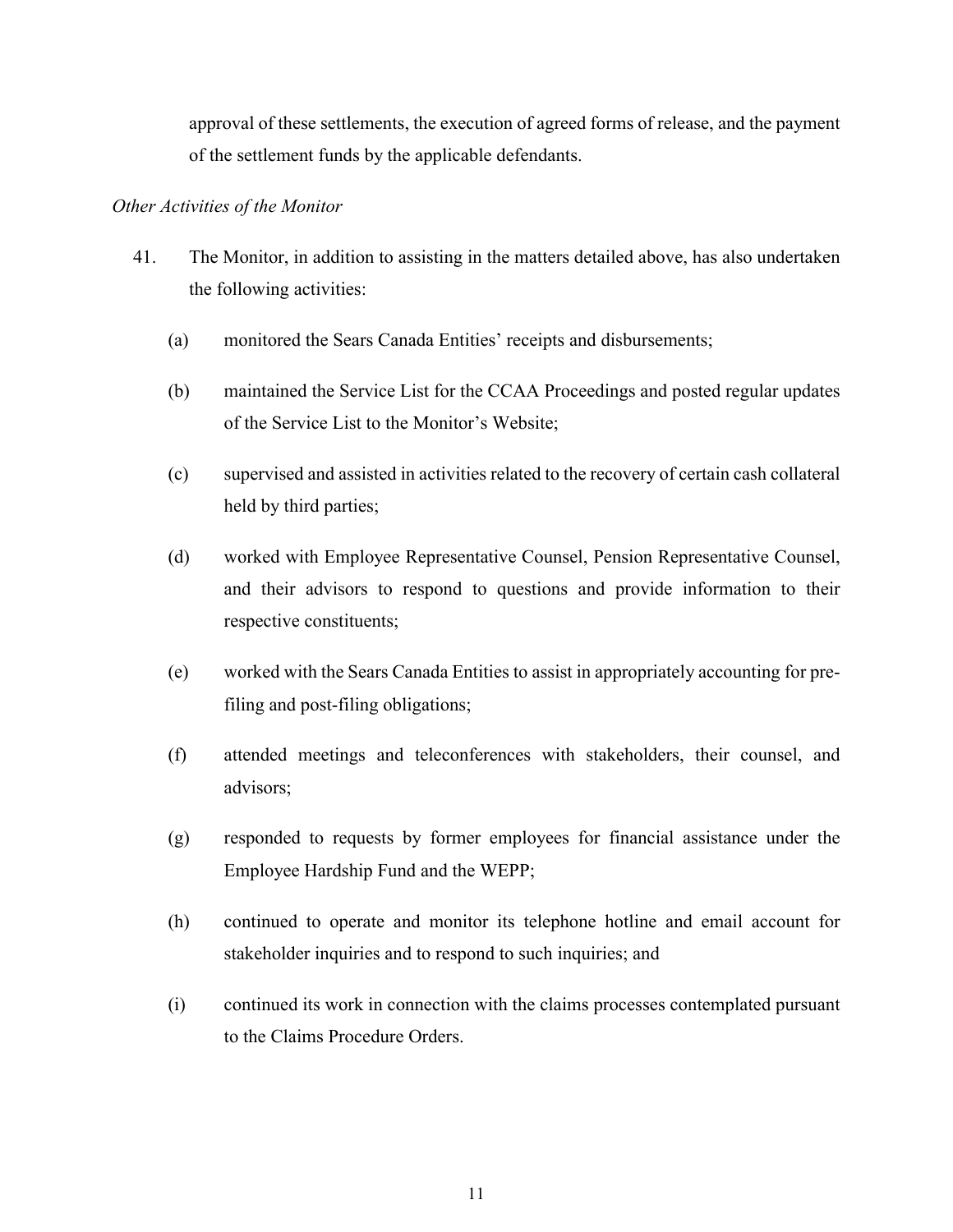## **E. THE PLAN**

- 42. In order to distribute the proceeds from the liquidation of the assets of the Sears Canada Entities to their creditors in accordance with their legal entitlements, and to facilitate pursuit of the Estate 2013 Dividend Litigation, the Monitor developed the Plan. The Plan was accepted for filing by the Court on February 15, 2019.
- 43. A detailed description of the Plan is included in the Twenty-Ninth Report of the Monitor dated February 6, 2019 and the Supplement thereto.
- 44. Pursuant to the Meetings Order, the date for the Meetings of the SLH Creditor Class and the Sears Creditor Class was set for March 28, 2019. In accordance with the Meetings Order, the Monitor notified all Affected Unsecured Creditors of the Meetings.
- 45. On March 25, 2019, the Monitor determined that an adjournment of the Meetings to a date to be communicated later by the Monitor was required. In accordance with the Meetings Order, a notice of the adjournment (the "**Adjournment Notice**") was served on the Service List and posted on the Monitor's Website. In addition, the Monitor sent a copy of the Adjournment Notice by email to all Affected Unsecured Creditors and employees represented by Employee Representative Counsel for which the Monitor had email addresses.
- 46. The primary impediments to moving forward with Meetings at the time of the Adjournment Notice were: (i) uncertainty on the quantum of a limited number of unresolved claims; and (ii) questions regarding the quantum and priority of the Calgary North Hill Claims. These matters could have affected the ability of Sears Canada to satisfy the distributable asset value thresholds and claim value thresholds that are conditions to implementation of the Plan in favour of the Pension Parties. The Monitor believes any questions related to asset value thresholds and claim value thresholds have now been resolved.
- <span id="page-12-0"></span>47. The recent settlement of the 2013 Dividend Litigation will require certain amendments to the Plan, including to provide for releases as contemplated by these settlements.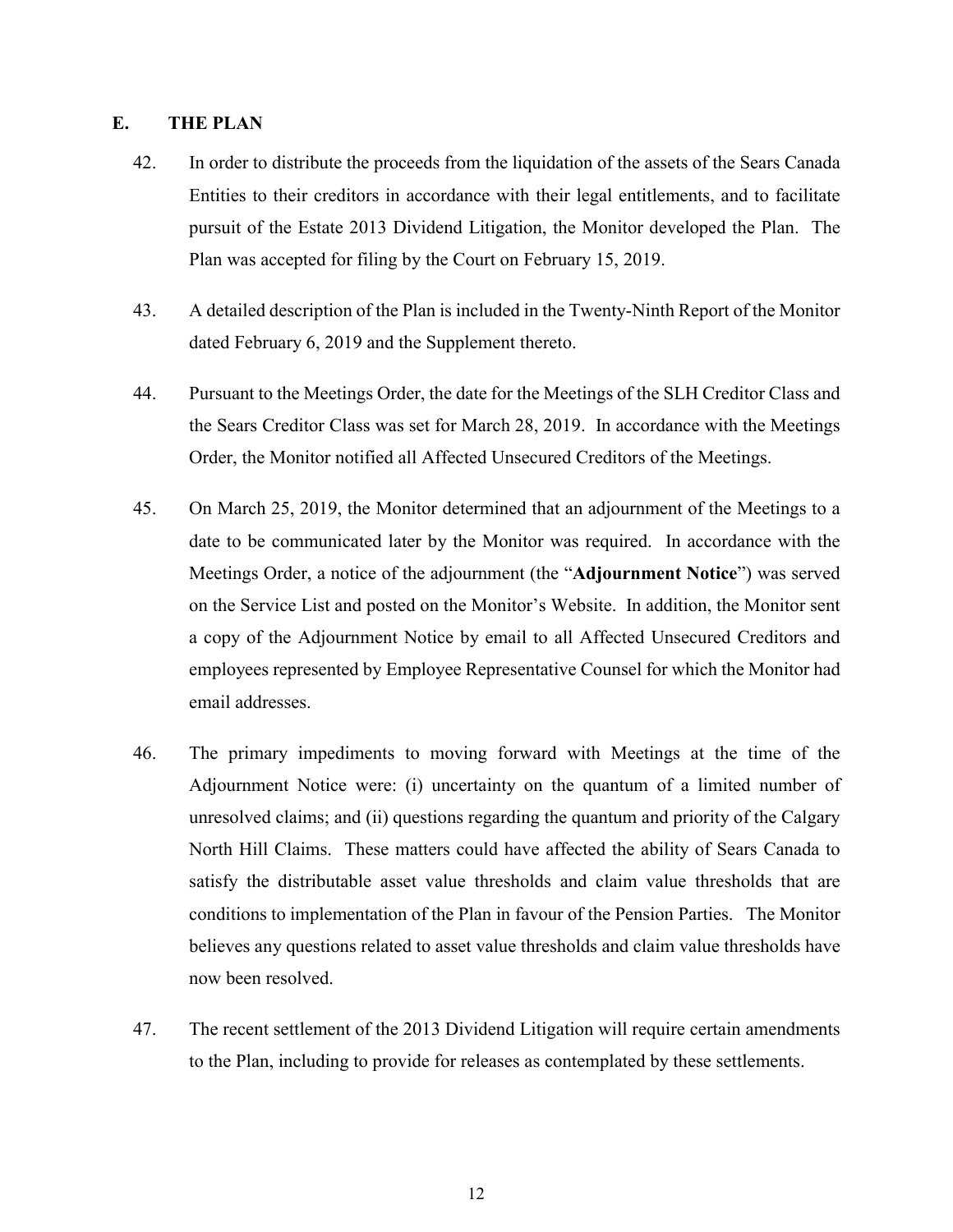<span id="page-13-0"></span>48. The Monitor now believes it will be in a position to proceed with the Meetings and hopes to provide notice to creditors of the new date for the Meetings in the near future.

# **F. RECEIPTS AND DISBURSEMENTS FOR THE TWENTY-SIX WEEK PERIOD ENDING SEPTEMBER 12, 2020**

49. The Sears Canada Entities' actual net cash outflow on a consolidated basis for the twenty-six week period ended September 12, 2020 was approximately \$4.7 million<sup>2</sup>, compared to a forecast net cash outflow of \$10.9 million, resulting in a positive variance of approximately \$6.2 million as indicated in the table below:

| <b>VARIANCE REPORT</b>                      | <b>Actual</b> | <b>Forecast</b> | Variance |
|---------------------------------------------|---------------|-----------------|----------|
| (CAD in Millions)                           |               |                 |          |
|                                             |               |                 |          |
| <b>Receipts</b>                             | 2.2           |                 | 2.2      |
| <b>Operating Disbursements</b>              |               |                 |          |
| Payroll and Employee Related Costs          | (0.1)         | (0.1)           |          |
| <b>Owned Real Property - Carrying Costs</b> | (4.1)         |                 | (4.1)    |
| Non-Merchandise Vendors                     | (0.3)         | (6.7)           | 6.4      |
| <b>Rent and Property Taxes</b>              | 0.1           |                 | 0.1      |
| IT and Data Storage Costs[6]                | (0.0)         | (0.0)           |          |
| <b>Total Operating Disbursements</b>        | (4.4)         | (6.8)           | 2.4      |
| Net Operating Cash Inflows / (Outflows)     | (2.2)         | (6.8)           | 4.6      |
| <b>Professional Fees</b>                    | (2.5)         | (4.1)           | 1.6      |
| Net Cash Inflows / (Outflows)               | (4.7)         | (10.9)          | 6.2      |

50. Explanations for the key variances in actual cash flows are as follows:

- (a) A positive permanent variance in Receipts of \$2.2 million consisting primarily of:
	- (i) Sale tax refunds (\$1.4 million), mostly in respect of input tax credits associated with professional fee payments, which are not included in the cash flow forecast due to uncertainty with respect to the timing of refunds;

l

<sup>&</sup>lt;sup>2</sup> Net cash flows before payments of professional fees incurred in respect of the Estate 2013 Dividend Litigation.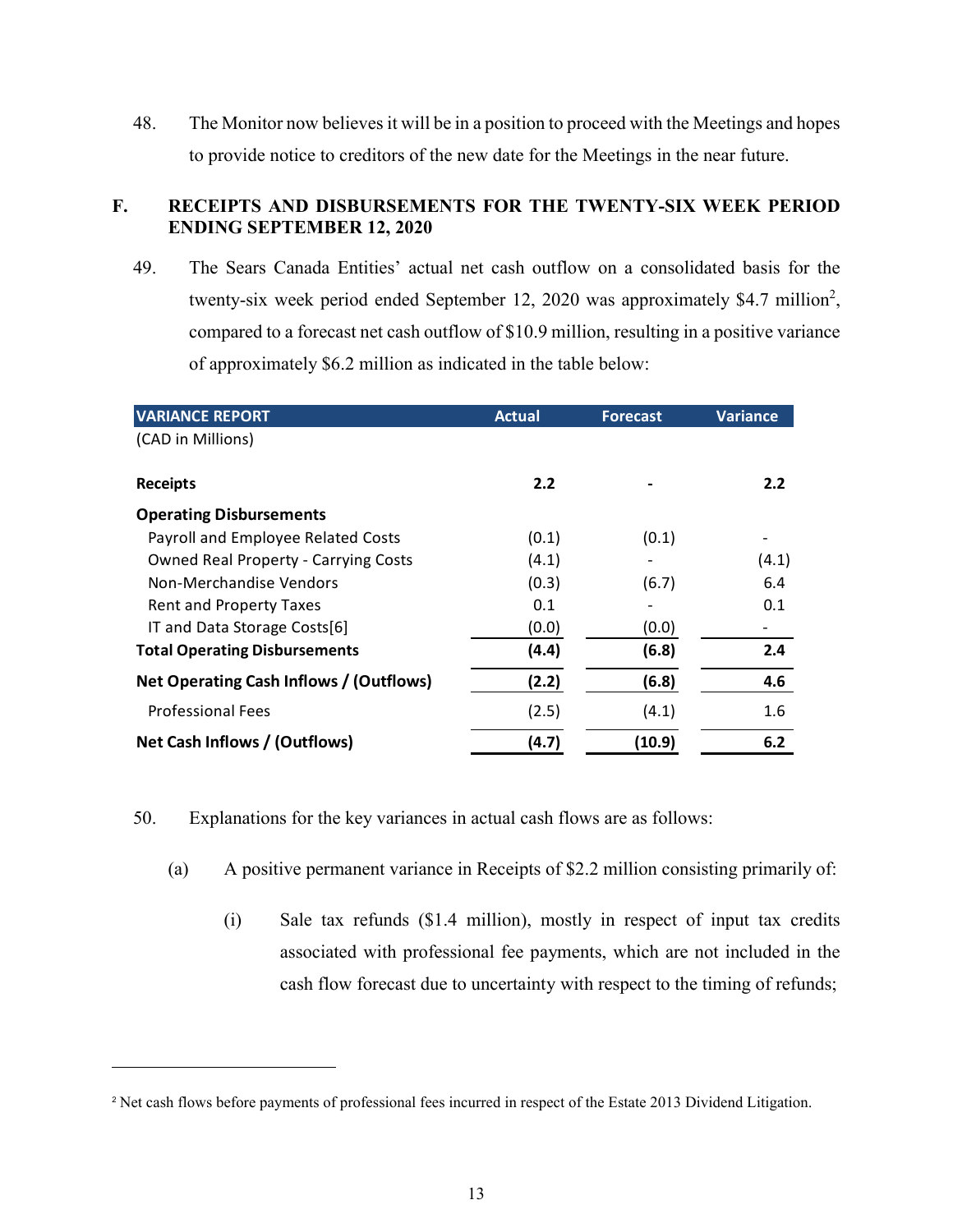- (ii) Accrued interest on cash balances (\$0.6 million); and
- (iii) Distributions on account of a joint venture to which Sears Canada was a 50% partner (\$0.2 million).
- (b) A negative permanent variance in Owned Real Property Carrying Costs of approximately \$4.1 million related to a payment to Suncor Energy Inc. contemplated in a Court-approved release and settlement agreement related to environmental matters associated with Sears Canada's former full-line store located at the North Hill Centre shopping mall in Calgary.
- (c) A positive timing variance in Non-merchandise Vendors of \$6.4 million consisting of differences between actual and forecast disbursements in respect of post-filing warranty claims (\$4.7 million), workers' compensation liabilities (\$1.3 million) and other post-filing obligations (\$0.4 million) which are expected to reverse in future forecast periods.
- (d) A positive, permanent variance in Rent and Property Tax disbursements of \$0.1 million related to a property tax refund in respect of a sold property.
- (e) A positive variance in professional fees primarily as a result of timing differences related to the postponement of the Meetings to consider and vote on a Plan and the implementation of that Plan, which is expected to reverse in future forecast periods.
- 51. Actual ending cash as of September 12, 2020 was approximately \$196.4 million, which reflects payments of professional fees in respect of the Estate 2013 Dividend Litigation which will be recovered from future distributions to Opt-In creditors as contemplated in the proposed Plan.
- 52. The Sears Canada Entities' cumulative receipts and disbursements since the commencement of the CCAA Proceedings through the week ended September 12, 2020 are reflected in the table below: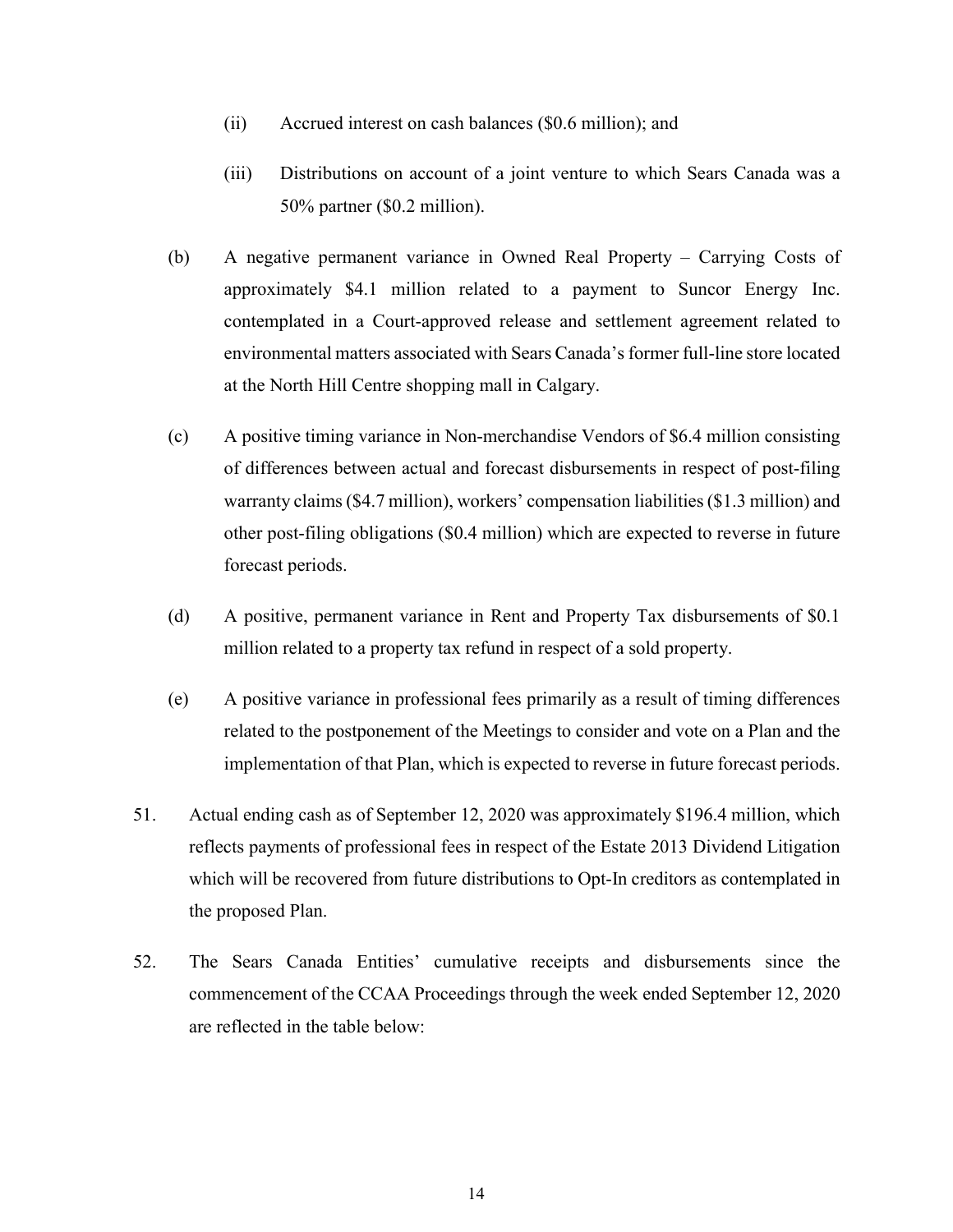| <b>CUMULATIVE RECEIPTS AND DISBURSEMENTS</b>    |         |  |  |  |
|-------------------------------------------------|---------|--|--|--|
| (CAD in Millions)                               |         |  |  |  |
| <b>For the Period Ending</b>                    |         |  |  |  |
| September 12, 2020                              |         |  |  |  |
| <b>Receipts</b>                                 | 1,372.9 |  |  |  |
| <b>Operating Disbursements</b>                  |         |  |  |  |
| Payroll and Employee Related Costs              | (268.3) |  |  |  |
| <b>Merchandise Vendors</b>                      | (289.4) |  |  |  |
| <b>Owned Real Property - Carrying Costs</b>     | (4.5)   |  |  |  |
| Non-Merchandise Vendors                         | (179.8) |  |  |  |
| <b>Rent and Property Taxes</b>                  | (91.3)  |  |  |  |
| Sales Taxes                                     | (65.3)  |  |  |  |
| Pension                                         | (14.7)  |  |  |  |
| <b>IT Costs</b>                                 | (27.3)  |  |  |  |
| Recovery of Expenses from Agent                 | 83.6    |  |  |  |
| <b>Capital Expenditures</b>                     | (0.8)   |  |  |  |
| (857.7)<br><b>Total Operating Disbursements</b> |         |  |  |  |
| Net Operating Cash Inflows / (Outflows)         | 515.1   |  |  |  |
| <b>Professional Fees</b>                        | (107.2) |  |  |  |
| <b>Repayments of Existing Credit Facilities</b> | (283.3) |  |  |  |
| DIP Fees and Interest Paid                      | (19.7)  |  |  |  |
| Net Cash Inflows / (Outflows)                   | 105.0   |  |  |  |
| Cash                                            |         |  |  |  |
| <b>Beginning Balance</b>                        | 126.5   |  |  |  |
| Net Cash Inflows / (Outflows)                   | 105.0   |  |  |  |
| DIP Draws / (Repayments)                        | (32.0)  |  |  |  |
| Others incl. FX Valuation                       | (3.1)   |  |  |  |
| <b>Ending Balance</b>                           | 196.4   |  |  |  |

53. The Initial Order allowed the Sears Canada Entities to continue to use their existing Cash Management System as described in the First Wong Affidavit and the Pre-Filing Report. After the commencement of the CCAA Proceedings, the Sears Canada Entities continued to use their Cash Management System in a manner consistent with past practice. Sears Canada, in consultation with the Monitor, continues to close bank accounts that are no longer needed and consolidate funds in the remaining operating accounts. Substantially all of these amounts will be transferred to the Monitor's trust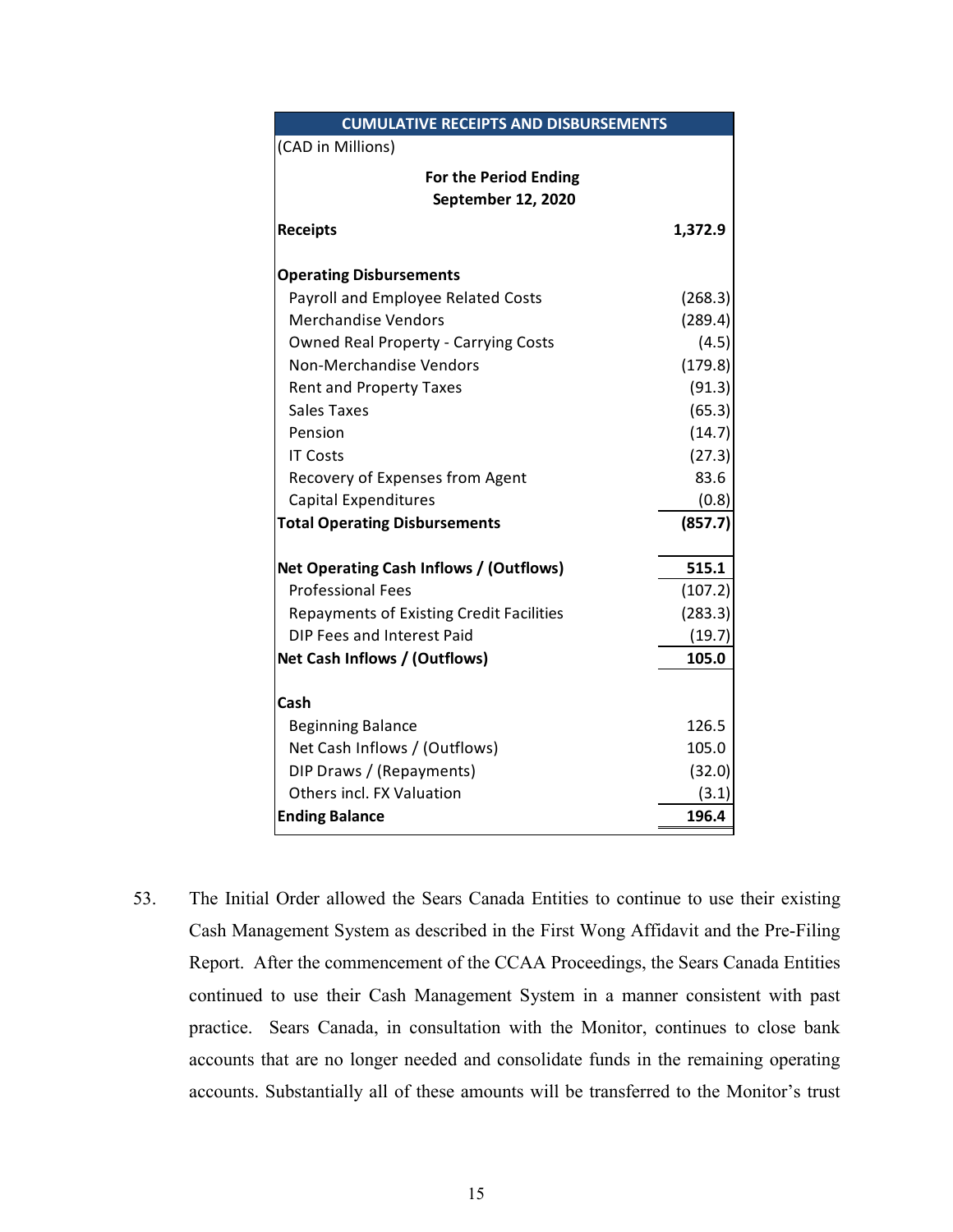<span id="page-16-0"></span>account. The Monitor continues to permit these funds to be made available to Sears Canada to the extent necessary to fund remaining ordinary course costs.

# **G. REVISED CASH FLOW FORECAST FOR THE PERIOD ENDING JANUARY 31, 2021**

54. A revised cash flow forecast for the period September 13, 2020 until January 31, 2021 has been prepared and is presented in the table below (the "**Revised Cash Flow Forecast**"):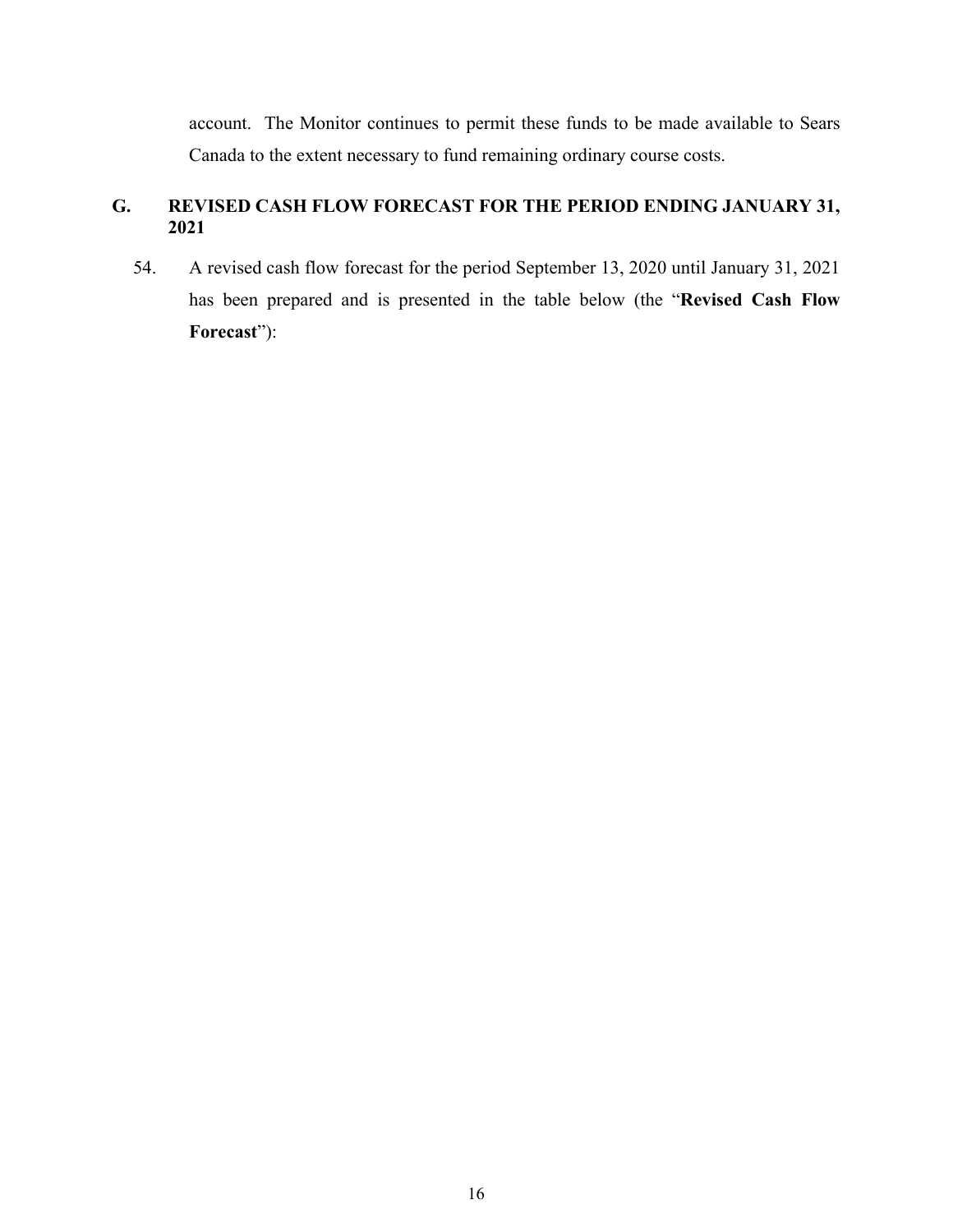# **Sears Canada Entities**

#### **CCAA Cash Flow Forecast**

(CAD in thousands)

| <b>Forecast:</b>                                  | Sept 13, 2020 - Jan 31, 2021 |
|---------------------------------------------------|------------------------------|
| <b>Total Receipts</b>                             |                              |
| <b>Operating Disbursements</b>                    |                              |
| Payroll and Employee Related Costs <sup>[2]</sup> | (90)                         |
| Non-Merchandise Vendors <sup>[3]</sup>            | (6,750)                      |
| IT and Data Storage Costs <sup>[4]</sup>          | (10)                         |
| <b>Total Operating Disbursements</b>              | (6, 850)                     |
| Net Operating Cash Inflows / (Outflows)           | (6, 850)                     |
| Professional Fees <sup>[5]</sup>                  | (2,730)                      |
| Net Cash Inflows / (Outflows)                     | (9,580)                      |
| Cash                                              |                              |
| Beginning Balance                                 | 196,400                      |
| Net Cash Inflows / (Outflows)                     | (9,580)                      |
| <b>Ending Cash Balance</b>                        | 186,820                      |

#### **Notes:**

[1] The purpose of this cash flow forecast is to estimate the liquidity requirements of the Sears Canada Entities during the forecast period.

[2] Forecast Payroll and Employee Related Costs are based on recent payroll amounts.

[3] Forecast Non-Merchandise Vendor disbursements primarily relate to the payment of post-filing warranties and potential amounts owing to provincial workers' compensation bodies.

[4] Forecast IT and Data Storage Costs reflect disbursements made to certain IT-related vendors for usage of IT services and storage of data based on existing terms and conditions of the contract.

[5] Forecast Professional Fees include legal and financial advisor fees associated with the CCAA proceedings payable by the Applicants including fees of Employee Representative Counsel, Pension Representative counsel and their advisors. Forecast professional fee disbursements do not include fees associated with the Estate 2013 Dividend Litigation.

55. Pursuant to section 23(1)(b) of the CCAA, the Monitor hereby reports to the Court as follows: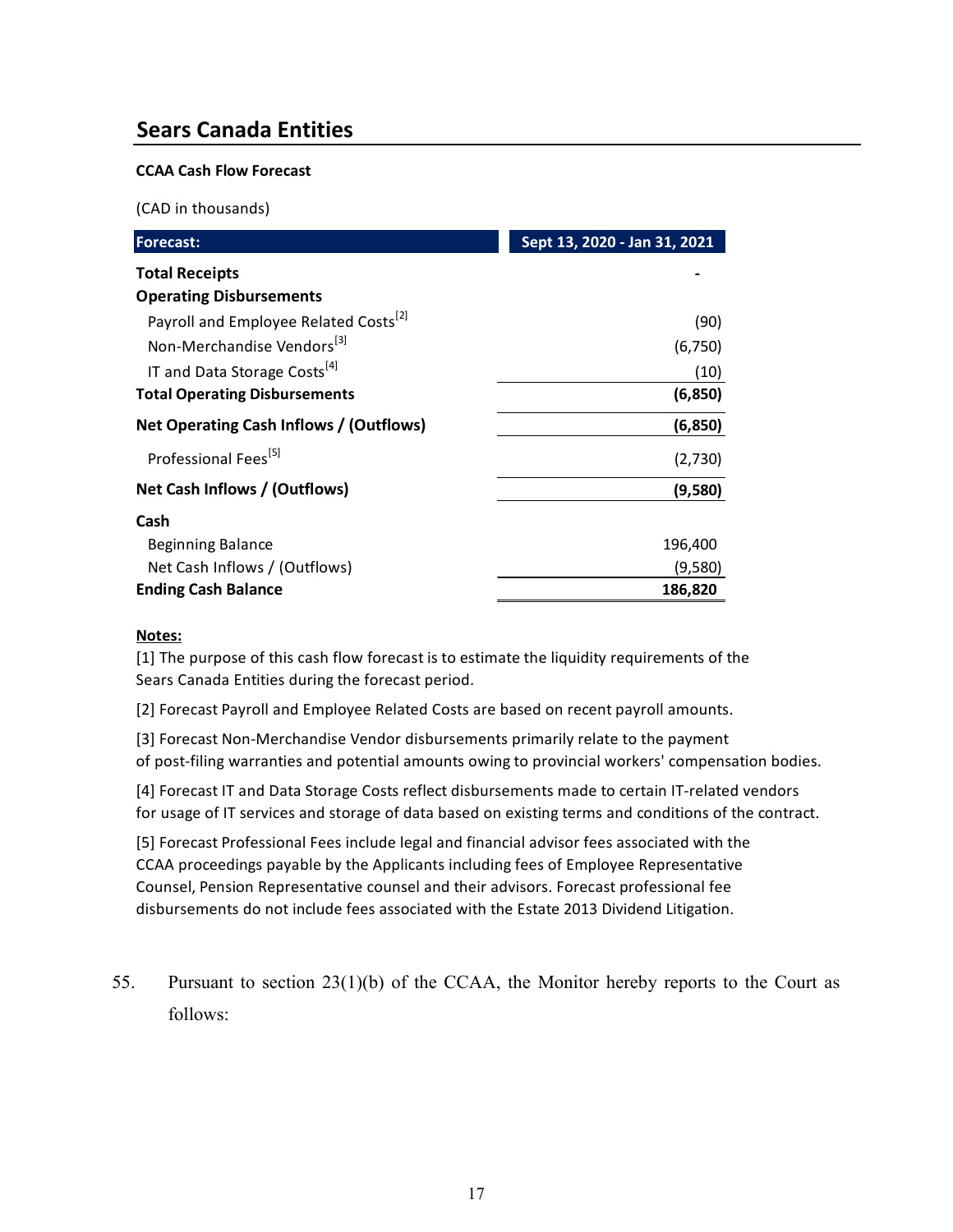- (a) the Revised Cash Flow Forecast was prepared for the purpose described in the notes to the Revised Cash Flow Forecast (the "**Forecast Notes**"), using the Probable Assumptions and Hypothetical Assumptions set out therein;
- (b) since Hypothetical Assumptions need not be supported, the Monitor's procedures with respect to the Hypothetical Assumptions were limited to evaluating whether the Hypothetical Assumptions were consistent with the purpose of the Revised Cash Flow Forecast. The Monitor has also reviewed the support for the Probable Assumptions;
- (c) based on that review, and as at the date of this Fortieth Report, nothing has come to the attention of the Monitor that causes it to believe that:
	- (i) the Hypothetical Assumptions are inconsistent with the purpose of the Revised Cash Flow Forecast;
	- (ii) the Probable Assumptions are not suitably supported or consistent with the plans of the Sears Canada Entities or do not provide a reasonable basis for the Revised Cash Flow Forecast, given the Hypothetical Assumptions; or
	- (iii) the Revised Cash Flow Forecast does not reflect the Probable and Hypothetical Assumptions; and
- (d) since the Revised Cash Flow Forecast is based on assumptions regarding future events, actual results will vary from the forecast even if the Hypothetical Assumptions occur. Those variations may be material. Accordingly, the Monitor expresses no assurance as to whether the Revised Cash Flow Forecast will be achieved. The Monitor also expresses no opinion or other form of assurance with respect to the accuracy of any financial information presented in this Fortieth Report, or relied upon by the Monitor in preparing this Fortieth Report.
- 56. The Revised Cash Flow Forecast assumes a continuation of these CCAA Proceedings toward a resolution pursuant to a plan of compromise or arrangement. If it appears to the Monitor that this assumption ceases to be reasonable, the Monitor will report to the Court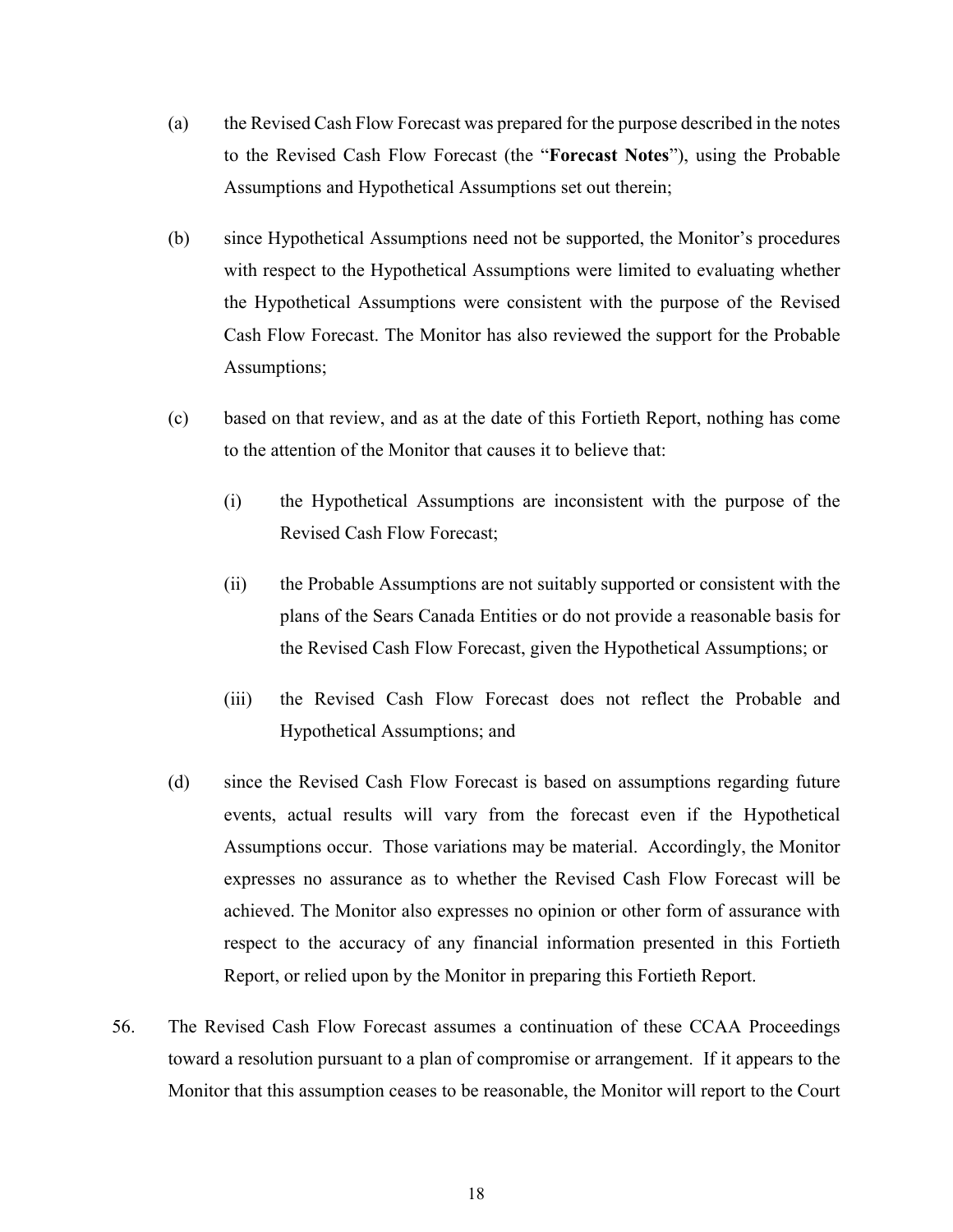regarding any adjustments to the Revised Cash Flow Forecast that may be required to reflect an alternative path to completion of these proceedings.

- 57. The Revised Cash Flow Forecast also assumes fees of legal counsel to the board of directors, Employee Representative Counsel, Pension Representative Counsel and their respective financial advisors remain consistent with prior periods.
- 58. The Revised Cash Flow Forecast may be updated if developments occur that have a material impact on the forecasted cash flows of the Sears Canada Entities.
- 59. The Revised Cash Flow Forecast has been prepared solely for the purpose described in the Forecast Notes. The Revised Cash Flow Forecast should not be relied upon for any other purpose.
- 60. The Revised Cash Flow Forecast shows total net operating cash outflows of approximately \$6.9 million, before professional fees of approximately \$2.7 million, such that net cash outflows for the period are forecasted to be approximately \$9.6 million.
- 61. Aside from professional fees, forecast disbursements consists primarily of disbursements in respect of post-Filing Warranty claims and potential amounts owing to provincial workers' compensation bodies.
- 62. The professional fee forecast has been prepared based on fee estimates provided by professional firms or based on observed run rates where no forecast was provided. The total forecast professional fee disbursements of \$2.7 million is primarily comprised of forecast future (and not currently accrued) fees to the end of the forecast period.
- 63. The Revised Cash Flow Forecast does not include any estimated professional fees or disbursements associated with the Estate 2013 Dividend Litigation or recoveries from the Estate 2013 Dividend Litigation settlements.

## <span id="page-19-0"></span>**H. STAY EXTENSION**

64. The Stay Period currently expires on September 30, 2020.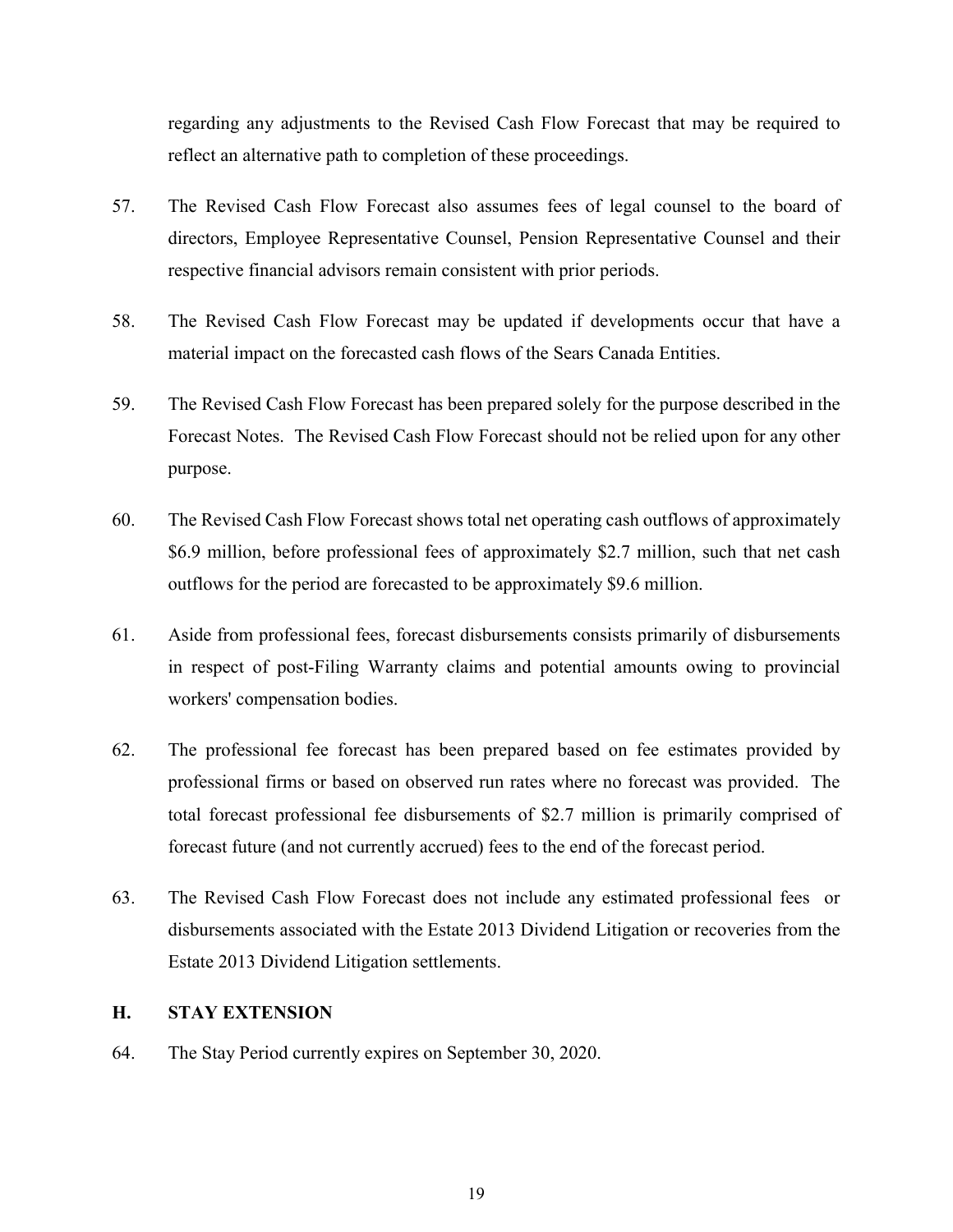- 65. The Monitor is requesting an extension of the Stay Period until and including January 31, 2021.
- 66. The Applicants have proceeded in good faith and with due diligence under the supervision of the Monitor in accordance with the Governance Protocol since the date of the last extension of the Stay Period. However, additional time is required to complete necessary matters including holding the Meetings, seeking the Sanction Order and, if approved by creditors and the Court, implementing the Plan. Additional time is also required to continue to implement certain of the settlements in the Estate 2013 Dividend Litigation.
- 67. The Applicants have sufficient liquidity to fund these proceedings during the proposed extension of the Stay Period.
- 68. The Monitor believes that an extension of the Stay Period is appropriate, and that the length of the extension requested will minimize the need for multiple Court appearances and is reasonable in the circumstances.
- 69. Consistent with past requests to extend the Stay Period, the Monitor also believes that a concurrent extension of the application period for the Employee Hardship Fund to January 31, 2021 is appropriate.

The Monitor respectfully submits to the Court this, its Fortieth Report.

Dated this 24th day of September, 2020.

FTI Consulting Canada Inc. in its capacity as Monitor of the Sears Canada Entities

Pal Bisho

Paul Bishop Greg Watson Senior Managing Director Senior Managing Director